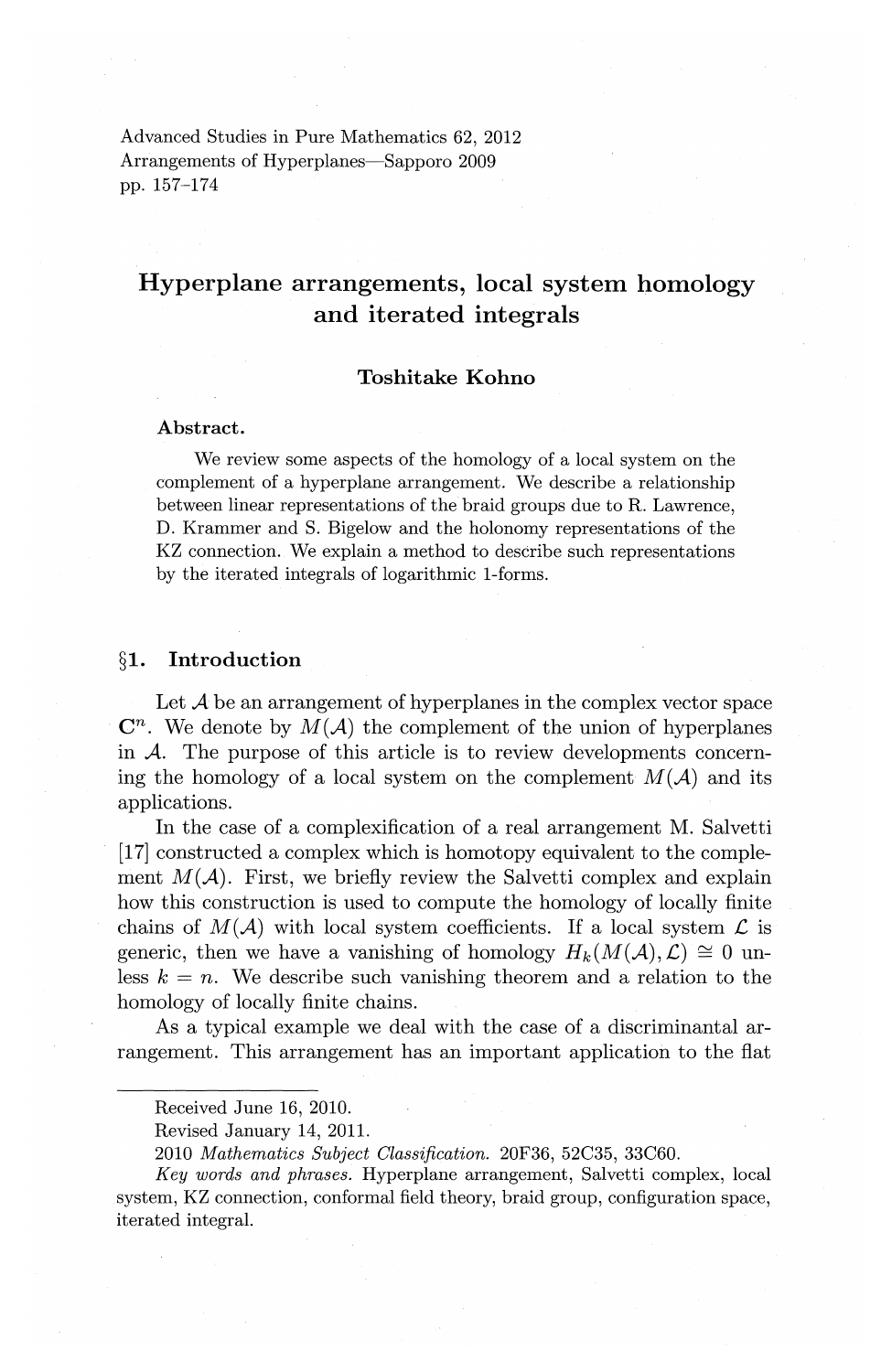connection due to V. G. Knizhnik and A. B. Zamolodchikov [10], which we shall call the KZ connection. It was shown by V. Schechtman and A. Varchenko [18] that the horizontal sections of the KZ connection are expressed by means of hypergeometric integrals over the complement of a discriminantal arrangement. Based on this result we describe a relationship between linear representations of braid groups developed by R. Lawrence, D. Krammer and S. Bigelow and the holonomy representations of the KZ connection. We also investigate a description of the space of conformal blocks in conformal field theory on the Riemann sphere in terms of homology of a local system over the complement of a discriminantal arrangement.

One of the ways to express the holonomy representation of the KZ connection is to use the iterated integrals of logarithmic 1-forms. In the case of the braid arrangement such iterated integral is a prototype of the Kontsevich integral for knots developed in [14]. We review basic facts about such iterated integrals of logarithmic 1-forms in a general situation of the complement of a hyperplane arrangement. We give a criterion so that iterated integrals of logarithmic 1-forms depend only on the homotopy class of loops.

The paper is organized in the following way. In Section 1 we recall basic facts about the homology of a local system on the complement of a hyperplane arrangement. In Section 2 we deal with discriminantal arrangements and describe a relation to the KZ connection. Section 3 is devoted to the iterated integrals of logarithmic 1-forms and holonomy representations of fundamental groups.

## **§2. Homology of local** systems

Let  $\mathcal{A} = \{H_1, \cdots, H_\ell\}$  be an arrangement of affine hyperplanes in the complex vector space  $\mathbb{C}^n$ . We consider the complement

$$
M(\mathcal{A})=\mathbf{C}^n\setminus \bigcup_{H\in\mathcal{A}}H.
$$

Let us assume that the hyperplanes  $H_1, \cdots, H_\ell$  are defined over **R**. In this case  $H \in \mathcal{A}$  is regarded as a complexification of the real hyperplane  $H_{\mathbf{R}}$  in  $V_{\mathbf{R}} = \mathbf{R}^n$ . The complement  $V_{\mathbf{R}} \setminus \bigcup_{H \in A} H_{\mathbf{R}}$  consists of finitely many connected components called chambers.

The above real hyperplane arrangement  ${H_{\bf R}}_{H \in \mathcal{A}}$  determines a natural stratification *S* of  $\mathbb{R}^n$ , whose stratum is called a facet. For facets E and F we shall say that  $E > F$  if and only if  $\overline{E} \supset F$  holds. For an increasing sequence of facets  $F_{j_0} < \cdots < F_{j_p}$  we take a point  $v_{j_k}$  in each facet  $F_{j_k}$ ,  $0 \leq k \leq p$ , and consider the simplex spanned by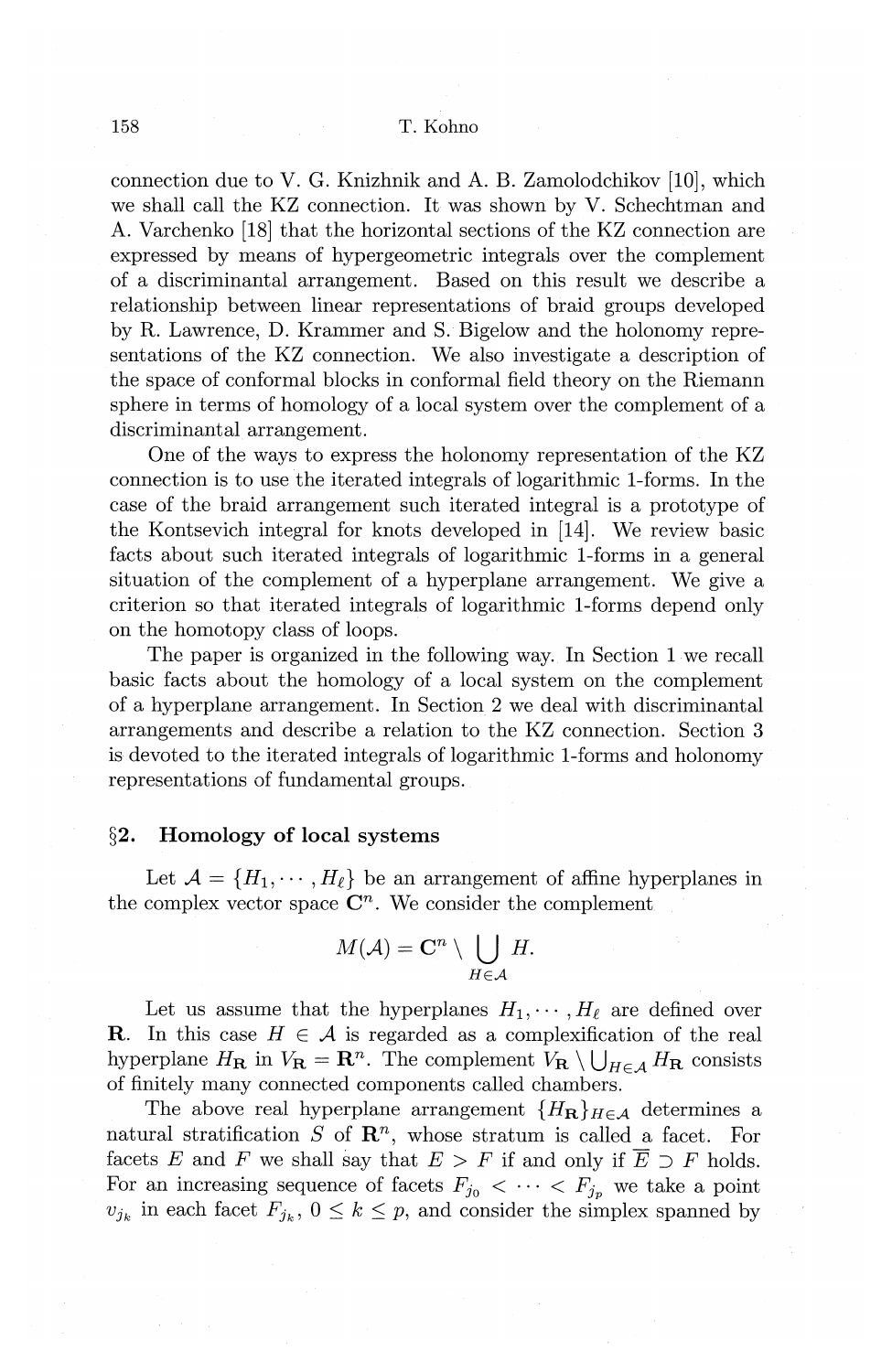the vertices  $v_{j_k}$ ,  $0 \leq k \leq p$ . This simplex defined for  $F_{j_0} < \cdots < F_{j_p}$  is denoted by

$$
\sigma(F_{j_0} < \cdots < F_{j_p}).
$$

For a facet  $F$  the dual cell is defined by

$$
D(F) = \bigcup \sigma(F^i < F^{i-1} < \dots < F^0)
$$

where the union is for all the increasing sequences of facets  $F^i < F^{i-1}$   $<$  $\cdots < F^0$  with  $F^i = F$  and codim  $F^j = j$ .

Let  $\pi : M(\mathcal{A}) \longrightarrow \mathbb{R}^n$  be the projection corresponding to the real part. A facet decomposition of the complexified complement  $M(\mathcal{A})$  is given by

$$
\bigcup_{F} \pi^{-1}(F).
$$

The associated dual complex is called the Salvetti complex  $S(\mathcal{A})$ , which is an *n* dimensional CW complex. It was shown by M. Salvetti [17] that the inclusion

$$
S(\mathcal{A}) \longrightarrow M(\mathcal{A})
$$

is a homotopy equivalence.

Let  $\mathcal L$  be a complex rank one local system over  $M(\mathcal A)$  associated with a representation of the fundamental group

$$
\rho: \pi_1(M(\mathcal{A}), x_0) \longrightarrow \mathbf{C}^*.
$$

We shall investigate the homology of  $M(A)$  with coefficients in the local system  $\mathcal{L}$ . For our purpose the homology of locally finite chains  $H_*^{lf}(M(\mathcal{A}), \mathcal{L})$  also plays an important role. It was shown by Z. Chen [6] that the complex associated with the facet decomposition  $\bigcup_{F} \pi^{-1}(F)$ of  $M(\mathcal{A})$  can be used to compute the homology of locally finite chains  $H_*^{lf}(M(\mathcal{A}), \mathcal{L}).$ 

We briefly summarize basic properties of the above homology groups. For a complex arrangement  $A$  choose a smooth compactification  $i$ :  $M(\mathcal{A}) \longrightarrow X$  with normal crossing divisors. We shall say that the local system  $\mathcal L$  is generic if and only if there is an isomorphism

$$
i_*\mathcal{L} \cong i_!\mathcal{L}
$$

where  $i_*$  is the direct image and  $i_!$  is the extension by 0. This means that the monodromy of  $\mathcal L$  along any divisor at infinity is not equal to 1. The following theorem was shown in [12].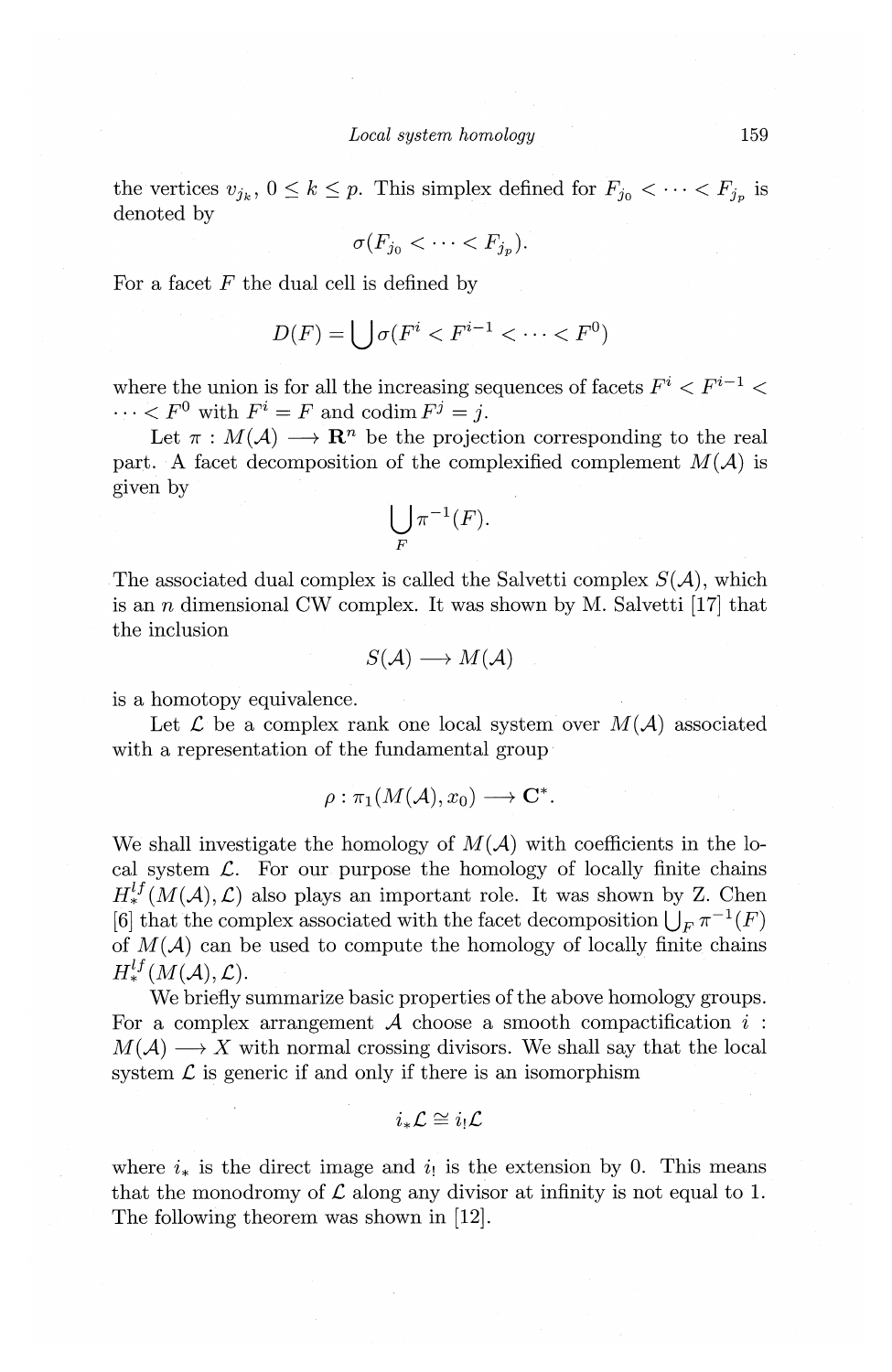**Theorem 2.1.** If the local system  $\mathcal{L}$  is generic in the above sense, *then there is an isomorphism* 

$$
H_*(M(\mathcal{A}), \mathcal{L}) \cong H_*^{lf}(M(\mathcal{A}), \mathcal{L}).
$$

*We have*  $H_k(M(\mathcal{A}), \mathcal{L}) = 0$  *for any k*  $\neq n$ *.* 

*Proof.* In general we have isomorphisms

$$
H^*(X,i_*\mathcal{L}) \cong H^*(M(\mathcal{A}),\mathcal{L}), \quad H^*(X,i_!\mathcal{L}) \cong H^*_c(M(\mathcal{A}),\mathcal{L})
$$

where  $H_c$  denotes cohomology with compact supports.

There are Poincaré duality isomorphisms:

$$
H_k^{lf}(M(\mathcal{A}), \mathcal{L}) \cong H^{2n-k}(M(\mathcal{A}), \mathcal{L})
$$
  

$$
H_k(M(\mathcal{A}), \mathcal{L}) \cong H^{2n-k}(M(\mathcal{A}), \mathcal{L}).
$$

By the hypothesis  $i_*\mathcal{L} \cong i_!\mathcal{L}$  we obtain an isomorphism

$$
H_{\mathbf{k}}^{l}(\mathbf{M}(\mathcal{A}),\mathcal{L})\cong H_{\mathbf{k}}(\mathbf{M}(\mathcal{A}),\mathcal{L}).
$$

It follows from the above Poincaré duality isomorpshims and the fact that  $M(A)$  has a homotopy type of a CW complex of dimension *n* we have

$$
H_k^{lf}(M(\mathcal{A}), \mathcal{L}) \cong 0, \quad k < n
$$
\n
$$
H_k(M(\mathcal{A}), \mathcal{L}) \cong 0, \quad k > n.
$$

Therefore we obtain  $H_k(M(\mathcal{A}), \mathcal{L}) = 0$  for any  $k \neq n$ . Q.E.D.

In the case of a complexified real arrangement, the C-vector space  $H_n^{lf}(M(\mathcal{A}), \mathcal{L})$  is spanned by bounded chambers.

#### **§3. KZ connections and hypergeometric integrals**

Let  $\mathfrak g$  be a complex semi-simple Lie algebra and  $\{I_\mu\}$  be an orthonormal basis of **g** with respect to the Cartan-Killing form. We set  $\Omega = \sum_{\mu} I_{\mu} \otimes I_{\mu}$ . Let  $r_i : \mathfrak{g} \to \text{End}(V_i)$ ,  $1 \leq i \leq n$ , be representations of the Lie algebra g. We denote by  $\Omega_{ij}$  the action of  $\Omega$  on the *i*-th and *j*-th components of the tensor product  $V_1 \otimes \cdots \otimes V_n$ . By using the fact that the Casimir element  $c = \sum_{\mu} I_{\mu} \cdot I_{\mu}$  lies in the center of the universal enveloping algebra  $U\mathfrak{g}$ , it can be shown that the relations:

$$
[\Omega_{ik}, \Omega_{ij} + \Omega_{jk}] = 0, \quad (i, j, k \text{ distinct}),
$$
  

$$
[\Omega_{ij}, \Omega_{k\ell}], \quad (i, j, k, \ell \text{ distinct})
$$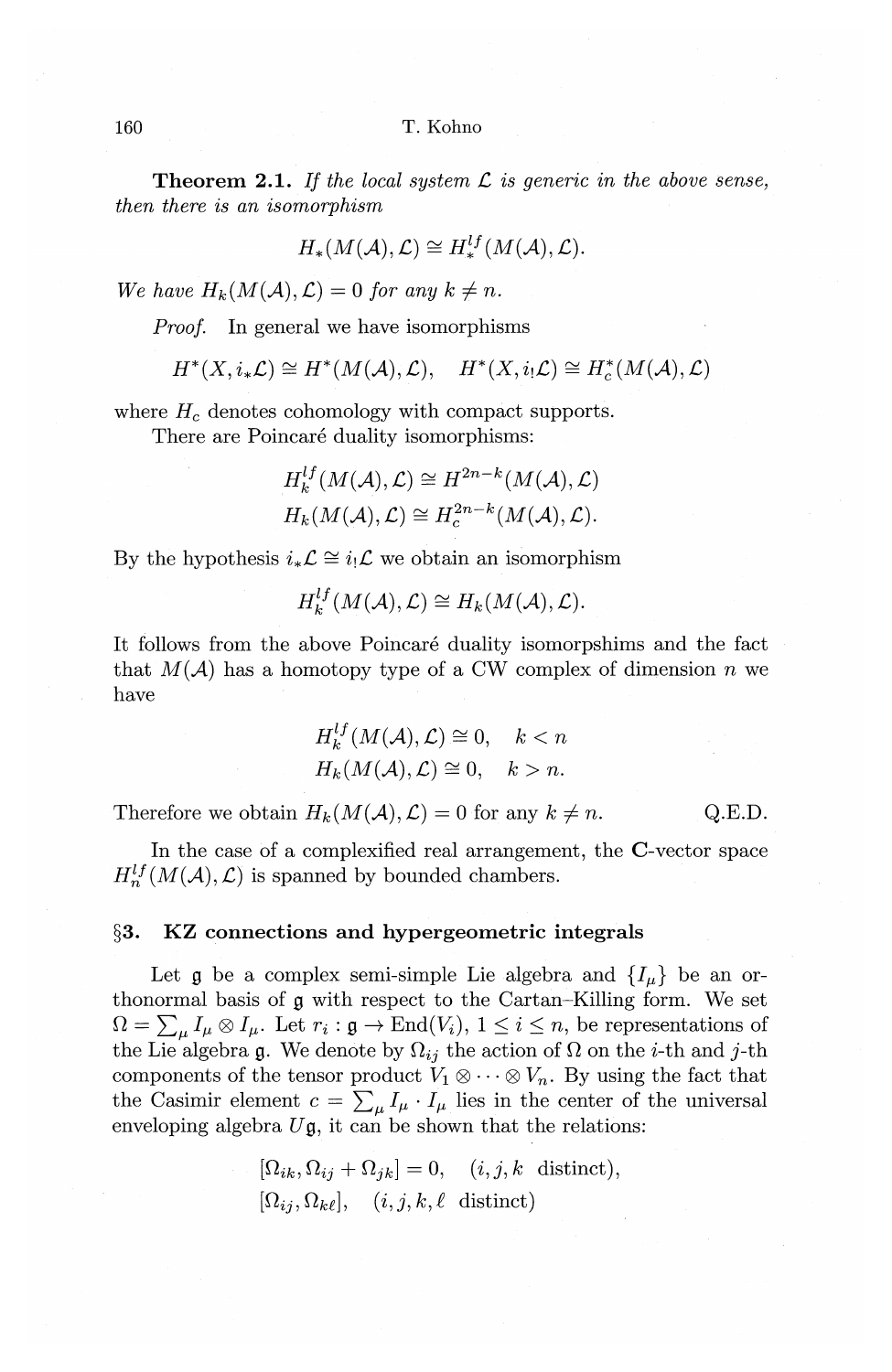hold. We define the Knizhnik-Zamolodchikov (KZ) connection as the 1-form

$$
\omega = \frac{1}{\kappa} \sum_{1 \leq i < j \leq n} \Omega_{ij} d \log(z_i - z_j)
$$

with values in  $\text{End}(V_1 \otimes \cdots \otimes V_n)$  for a non-zero complex parameter  $\kappa$ .

We set  $\omega_{ij} = d \log(z_i - z_j), 1 \leq i, j \leq n$ . It follows from the above quadratic relations among  $\Omega_{ij}$  together with Arnold's relation

$$
\omega_{ij} \wedge \omega_{jk} + \omega_{jk} \wedge \omega_{k\ell} + \omega_{k\ell} \wedge \omega_{ij} = 0
$$

that  $\omega \wedge \omega = 0$  holds. This implies that  $\omega$  defines a flat connection for a trivial vector bundle over the configuration space

$$
X_n = \{(z_1, \dots, z_n) \in \mathbb{C}^n ; z_i \neq z_j \text{ if } i \neq j\}
$$

with fiber  $V_1 \otimes \cdots \otimes V_n$ .

The fundamental group of the configuration space  $X_n$  is the pure braid group on *n* strings denoted by  $P_n$ . As the holonomy of the connection  $\omega$  we have a one-parameter family of linear representations of the pure braid group

$$
\theta_{\kappa}: P_n \to GL(V_1 \otimes \cdots \otimes V_n).
$$

The symmetric group  $S_n$  acts on  $X_n$  by permutations of coordinates. We denote the quotient space  $X_n/S_n$  by  $Y_n$ . The fundamental group of  $Y_n$  is the braid group on *n* strings denoted by  $B_n$ . In the case  $V_1 = \cdots =$  $V_n = V$ , the symmetric group  $S_n$  acts diagonally on the trivial vector bundle over  $X_n$  with fiber  $V^{\otimes n}$  and the connection  $\omega$  is invariant by this action. Thus we have a one-parameter family of linear representations of the braid group

$$
\theta_{\kappa}: B_n \to \mathrm{GL}(V^{\otimes n}).
$$

Following V. Schechtman and A. Varchenko [18], we shall express the horizontal sections of the KZ connection  $\omega$  in terms of hypergeometric integrals. Let

$$
\pi: X_{m+n} \longrightarrow X_n
$$

be the projection map defined by

$$
(z_1,\dots, z_n, t_1,\dots, t_m) \mapsto (z_1,\dots, z_n).
$$

We denote by  $X_{n,m}$  a fiber of  $\pi$ , which is the complement of a discriminantal arrangement.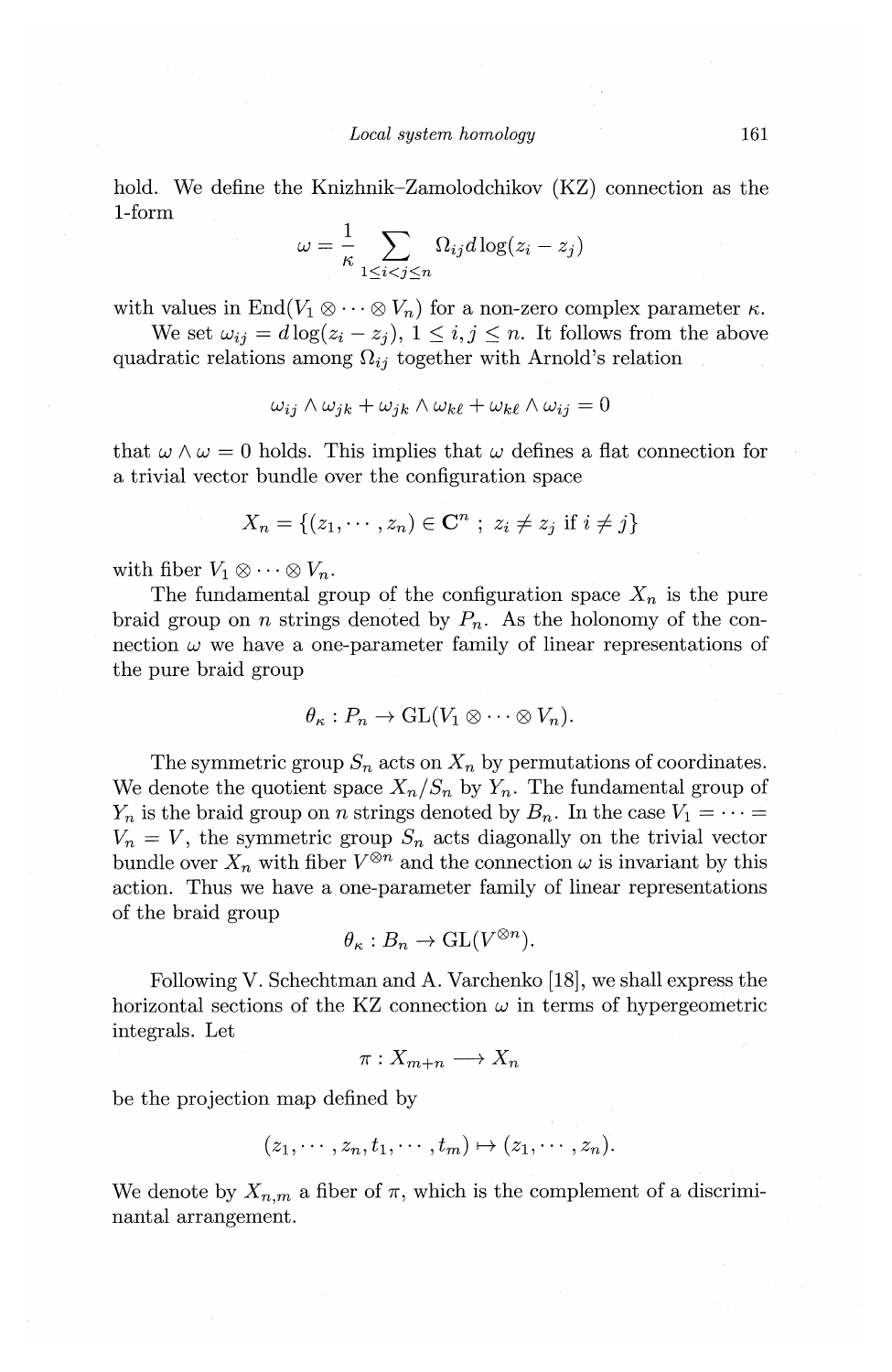In this article we deal with the case  $g = sl_2(C)$ . As a complex vector space the Lie algebra  $sl_2(\mathbf{C})$  has a basis  $H, E$  and  $F$  satisfying the relations:

$$
[H, E] = 2E, [H, F] = -2F, [E, F] = H.
$$

For a complex number  $\lambda$  we denote by  $M_{\lambda}$  the Verma module of  $sl_2(\mathbf{C})$ with highest weight  $\lambda$ . Namely, there is a non-zero vector  $v \in M_{\lambda}$  called the highest weight vector satisfying

$$
Hv=\lambda v, \ Ev=0
$$

and  $M_{\lambda}$  is spanned by  $F^{j}v, j \geq 0$ .

We shall consider the tensor product  $M_{\lambda_1} \otimes \cdots \otimes M_{\lambda_n}$  of the Verma modules of  $sl_2(\mathbf{C})$ . We set  $\lambda = \lambda_1 + \cdots + \lambda_n$ . For a non-negative integer *m* we define the space of weight vectors with weight  $\lambda - 2m$  by

 $W[\lambda - 2m] = \{x \in M_{\lambda_1} \otimes \cdots M_{\lambda_n} ; Hx = (\lambda - 2m)x\}$ 

and consider the space of coinvariants defined by

$$
N[\lambda - 2m] = W[\lambda - 2m]/F \cdot W[\lambda - 2m + 2].
$$

The KZ connection  $\omega$  commutes with the diagonal action of g on  $V_{\lambda_1} \otimes$  $\cdots \otimes V_{\lambda_n}$ , hence it acts on the space of coinvariants  $N[\lambda - 2m]$ .

For parameters  $\kappa$  and  $\lambda$  we consider the multi-valued function

$$
\Phi = \prod_{1 \leq i < j \leq n} (z_i - z_j)^{\frac{\lambda_i \lambda_j}{\kappa}} \prod_{1 \leq i \leq m, 1 \leq \ell \leq n} (t_i - z_\ell)^{-\frac{\lambda_\ell}{\kappa}} \prod_{1 \leq i < j \leq m} (t_i - t_j)^{\frac{2}{\kappa}}
$$

defined over  $X_{n+m}$ . Let  $\mathcal L$  denote the local system associated to the multi-valued function  $\Phi$ . The symmetric group  $S_m$  acts on  $X_{n,m}$  by permutations of the coordinates  $(t_1, \dots, t_m)$ . The function  $\Phi$  is invariant by the action of  $S_m$ . We put  $Y_{n,m} = X_{n,m}/S_m$ . The local system  $\mathcal L$  over  $X_{n,m}$  defines a local system on  $Y_{n,m}$ , which we denote by the same letter  $\mathcal{L}$ . The dual local system is denoted by  $\mathcal{L}^*$ .

Let us choose the parameters  $\kappa$  and  $\lambda_1, \dots, \lambda_m$  so that the associated local system  $\mathcal L$  is generic in the sense of the previous section. Under this condition it follows from the vanishing theorem in the previous section that we have

$$
H_k(X_{n,m}, \mathcal{L}^*) \cong 0, \quad k \neq m
$$

and there is an isomorphism

$$
H_m(X_{n,m}, \mathcal{L}^*) \cong H_m^{lf}(X_{n,m}, \mathcal{L}^*).
$$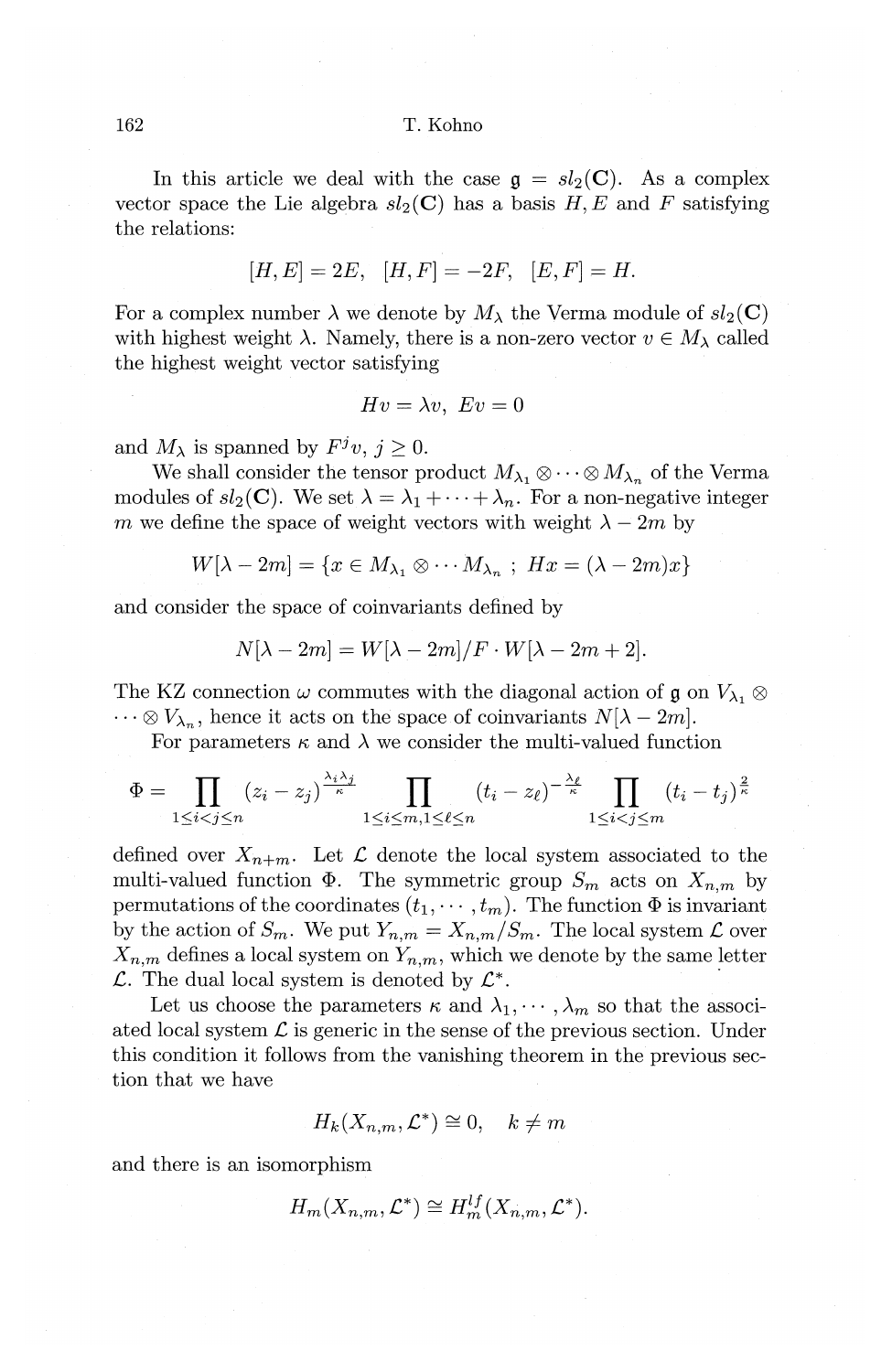The twisted de Rham complex  $(\Omega^*(X_{n,m}), \nabla)$  is a complex with differential  $\nabla : \Omega^{j}(X_{n,m}) \to \Omega^{j+1}(X_{n,m})$  defined by

$$
\nabla \omega = d\omega + d\log \Phi \wedge \omega,
$$

for  $\omega \in \Omega^{j}(X_{n,m})$ . There is a pairing between the homology of the local system  $\mathcal{L}^*$  and the cohomology of the twisted de Rham complex

$$
H_m(X_{n,m}, \mathcal{L}^*) \times H^m(\Omega^*(X_{n,m}), \nabla) \to \mathbf{C}
$$

defined by

$$
(c,\omega)\mapsto \int_c \Phi\omega.
$$

Such integrals are called hypergeometric integrals. We refer the reader to [16] for a detailed treatment of hypergeometric integrals in the more general situation of hyperplane arrangements.

We define a map

$$
\rho: W[\lambda - 2m] \to \Omega^m(X_{n,m})
$$

given by

$$
\rho(w) = R_w(t, z) dt_1 \wedge \cdots \wedge dt_m
$$

using the rational function  $R_w(t, z)$  for  $w \in W[\lambda - 2m]$  defined in the following manner. Let  $v_k \in M_{\lambda_k}$ ,  $1 \leq k \leq n$ , be the highest weight vectors and we set  $v = v_1 \otimes \cdots \otimes v_n$ . For an *n*-tuple of non-negative integers  $J = (j_1, \dots, j_n)$  we set

$$
F^{J}v = F^{j_1}v_1 \otimes \cdots \otimes F^{j_n}v_n.
$$

The weight space  $W[\lambda-2m]$  has a basis  $F^J v$  for each J with  $j_1+\cdots+j_n =$ m. For the sequence of integers  $(i_1, \dots, i_m) = (\underbrace{1, \dots, 1}_{j_1}, \dots, \underbrace{n, \dots, n}_{j_m})$ 

we set

$$
\eta_J(z,t)=\frac{1}{(t_1-z_{i_1})\cdots (t_m-z_{i_m})}.
$$

We define the rational function  $R_J(z,t)$  by

$$
R_J(z,t)=\frac{1}{j_1!\cdots j_n!}\sum_{\sigma\in S_m}\eta_J(z_1,\cdots,z_n;t_{\sigma(1)},\cdots,t_{\sigma(m)}).
$$

It turns out that  $\rho$  induces a map to the cohomology of the twisted de Rham complex

$$
N[\lambda - 2m] \longrightarrow H^m(\Omega^*(X_{n,m}), \nabla).
$$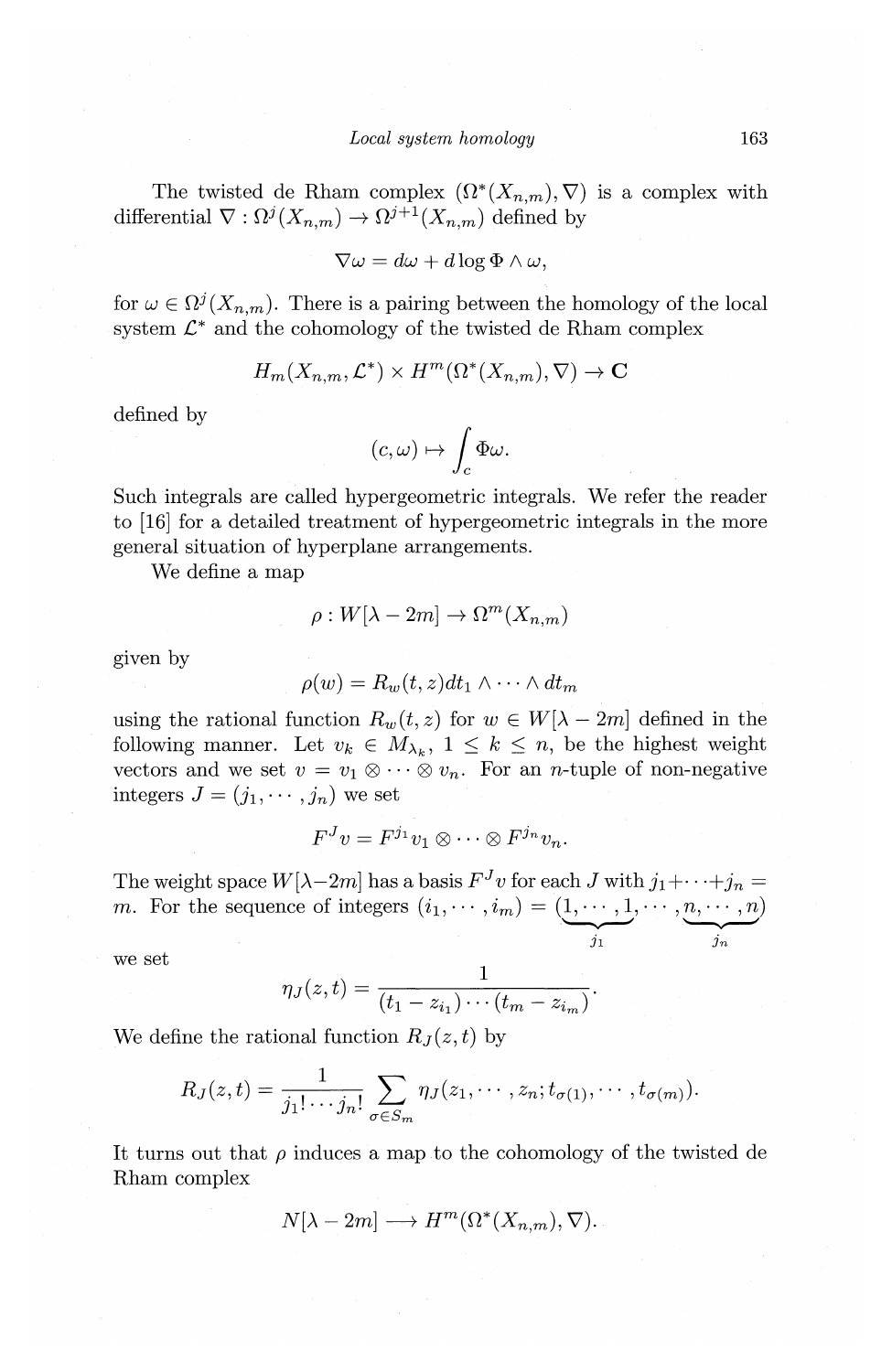By this construction we obtain a map

$$
\phi: H_m(Y_{n,m}, \mathcal{L}^*) \longrightarrow N[\lambda - 2m]^*
$$

defined by

$$
\langle \phi(c), w \rangle = \int_c \Phi \rho(w).
$$

A lot of works have been done on the expression of the solutions of the KZ equation by means of hypergeometric type integrals (see [7] and [18]). According to the formulation due to V. Schechtman and A. Varchenko [18] the integral  $\int_c \Phi \rho(w)$ 

$$
\int_c \Phi \rho(w)
$$

is a horizontal section of the KZ connection with values in  $N[\lambda-2m]$ .

**Theorem 3.1.** Let us suppose that the local system  $\mathcal{L}$  is generic. *Then the map* ¢ *gives an isomophism* 

$$
H_m(Y_{n,m}, \mathcal{L}^*) \cong N[\lambda - 2m]^*.
$$

*Moreover, the above isomorphism is equivariant with respect to the action of the pure braid group*  $P_n$ .

As a consequence we obtain that the following two representations of the pure braid groups are equivalent:

- (1) Action of  $P_n$  on the twisted homology  $H_m(Y_{n,m}, \mathcal{L}^*),$
- (2) Holonomy representation of the KZ equation with values in  $N[\lambda-2m]^*$ .

In the case  $m = 1$ , the above representation of the pure braid group  $P_n$  is equivalent to the Gassner representation (see [3]). Let us consider the case  $\lambda_1 = \cdots = \lambda_n$  and  $m = 2$ . We have a two-parameter family of linear representations of the braid group  $B_n$ . Here the parameters correspond to  $\lambda$  and  $\kappa$ . The representations of the braid group  $B_n$  on  $H_2(Y_{n,2}, \mathcal{L}^*)$  is exactly the one investigated by R. Lawrence, D. Krammer and S. Bigelow, which we shall call the LKB representation. The following theorem relates the LKB representation and the holonomy representation of the KZ connection.

**Theorem 3.2.** In the case  $\lambda_1 = \cdots = \lambda_n$  and  $m = 2$ , the LKB *representation* 

$$
B_n \to Aut H_2(Y_{n,2}, \mathcal{L}^*)
$$

*is equivalent to the action of*  $B_n$  *obtained as the holonomy of the KZ connection* 

 $B_n \to Aut \ N[\lambda-4]^*.$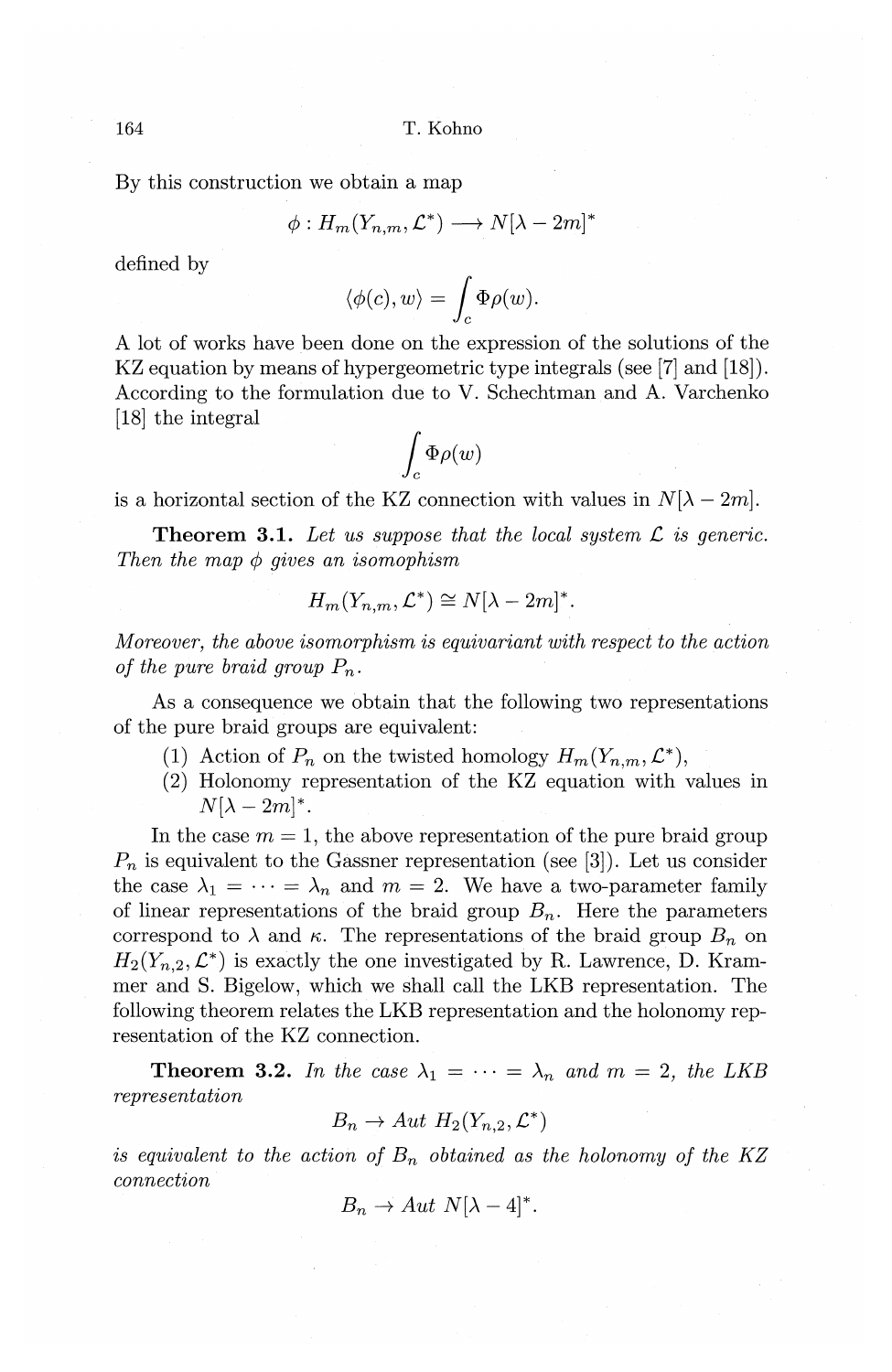We take distinct  $n+1$  points  $p_1, \dots, p_{n+1} \in \mathbb{C}P^1$  with  $p_{n+1} = \infty$ and we associate to these points the highest weights  $\lambda_1, \dots, \lambda_n, \lambda_{n+1}$ . Then the space of coinvariants

$$
(M_{\lambda_1}\otimes\cdots\otimes M_{\lambda_n}\otimes M_{\lambda_{n+1}}^*)/{\mathfrak g}
$$

is identifined with

$$
N[\lambda_{n+1}] = N[\lambda - 2m]
$$

with

$$
m=\frac{1}{2}(\lambda_1+\cdots+\lambda_n-\lambda_{n+1}).
$$

Let us briefly discuss a relation between the space of conformal blocks in conformal field theory on the Riemann sphere and the space of coinvariants  $N[\lambda-2m]$ .

First, we recall the definition of the space of conformal blocks. We refer the reader to [13] for an introductory treatment of this subject. We put  $\kappa = K + 2$  and assume that K is a positive integer. We suppose that the highest weights  $\lambda_1, \dots, \lambda_{n+1}$  associated with the points  $p_1, \dots, p_{n+1} \in \mathbb{C}P^1$  with  $p_{n+1} = \infty$  are non-negative integers and satisfy  $0 \leq \lambda_1, \cdots, \lambda_{n+1} \leq K$ . We denote by  $V_{\lambda_1}, \cdots, V_{\lambda_{n+1}}$  the irreducible representations of  $g = sl_2(\mathbf{C})$  with highest weights  $\lambda_1, \cdots, \lambda_{n+1}$ .

Let  $\hat{\mathfrak{g}} = \mathfrak{g} \otimes \mathbf{C}((\xi)) \oplus \mathbf{C}c$  be the affine Lie algebra, which is the central extension of the loop algebra  $\mathfrak{g} \otimes \mathbf{C}((\xi))$ . Here  $\mathbf{C}((\xi))$  denotes the ring of Laurent series. Let  $\mathcal{H}_{\lambda_j}$  be the integrable highest weight module of  $\widehat{\mathfrak{g}}$ with highest weight  $\lambda_i$ .

We denote by  $\mathcal{M}_p$  the set of meromorphic functions on  $\mathbb{C}P^1$  with poles at most at  $p_1, \dots, p_{n+1}$ . Then  $\mathfrak{g} \otimes \mathcal{M}_p$  has a structure of a Lie algebra and acts diagonally on the tensor product  $\mathcal{H}_{\lambda_1} \otimes \cdots \otimes \mathcal{H}_{\lambda_n} \otimes \mathcal{H}_{\lambda_{n+1}}^*$ by means of the Laurent expansions of a meromorphic function at the points  $p_1, \cdots, p_{n+1} \in \mathbb{C}P^1$ .

The space of conformal blocks is defined as the space of coinvariants

$$
\mathcal{H}(p,\lambda)=(\mathcal{H}_{\lambda_1}\otimes\cdots\otimes\mathcal{H}_{\lambda_n}\otimes\mathcal{H}_{\lambda_{n+1}}^*)/(\mathfrak{g}\otimes\mathcal{M}_p).
$$

It turns out that there is a surjective map

$$
(V_{\lambda_1} \otimes \cdots \otimes V_{\lambda_n} \otimes V_{\lambda_{n+1}}^*)/\mathfrak{g} \longrightarrow \mathcal{H}(p,\lambda)
$$

and the kernel is described by some algebraic equations coming from the definition of the space of conformal blocks. It was shown by B. Feigin, V. Schechtman and A. Varchenko [8] that these algebraic equations correspond to exact forms in the twisted de Rham cohomology  $\Omega^*(Y_{n,m})$ by the map  $\rho: W[\lambda-2m] \to \Omega^m(Y_{n,m})$  and  $\rho$  induces a map

$$
\mathcal{H}(p,\lambda) \to H^m(\Omega^*(Y_{n,m}), \nabla).
$$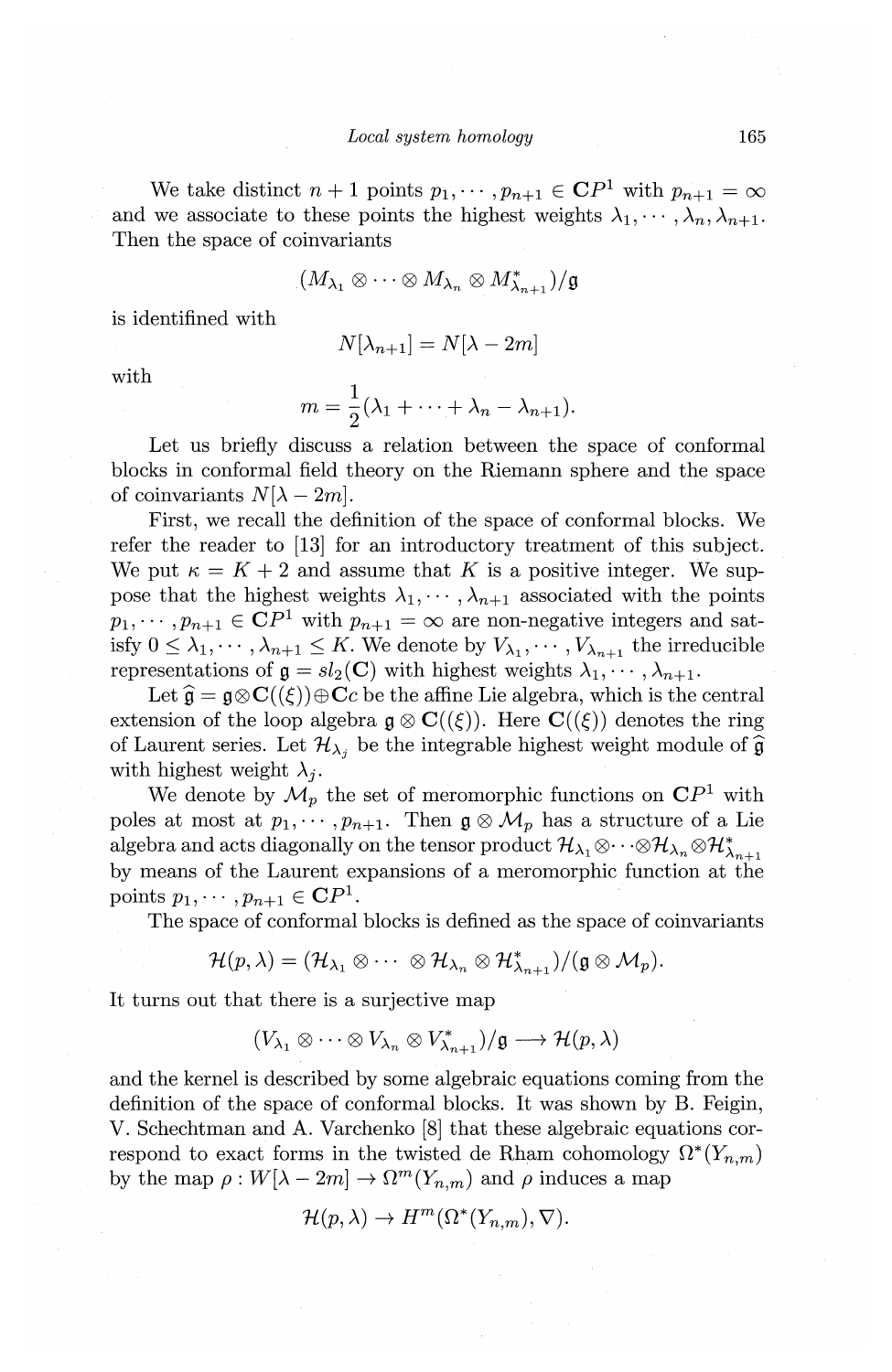Therefore we obtain a map

$$
\phi: H_m(Y_{n,m}, \mathcal{L}^*) \to \mathcal{H}(p, \lambda)^*
$$

defined by

$$
\langle \phi(c), w \rangle = \int_c \Phi \rho(w).
$$

It was shown by A. Varchenko [20] that the above map  $\phi$  is surjective.

It is a basic result in conformal field theory that the spaces of conformal blocks form a vector bundle over the configuration space  $X_n$ equipped with the flat KZ connection. Therefore, the pure braid group  $P_n$  acts on the space of conformal blocks  $\mathcal{H}(p,\lambda)^*$  by means of the holonomy of this connection. The map  $\phi$  is equivariant with respect to the action of the pure braid group *Pn.* 

The map  $\phi: H_m(Y_{n,m}, \mathcal{L}^*) \to \mathcal{H}(p, \lambda)^*$  is not in general injective. Our local system  $\mathcal L$  is no longer generic and there is a subtle point about the structure of the homology  $H_m(Y_{n,m}, \mathcal{L}^*)$ .

Let us consider the natural map

$$
\alpha: H_m(Y_{n,m}, \mathcal{L}^*) \to H_m^{lf}(Y_{n,m}, \mathcal{L}^*)
$$

and put  $\text{Im}(\alpha) = H_m^{lf}(Y_{n,m}, \mathcal{L}^*)_{reg}$ . We call  $H_m^{lf}(Y_{n,m}, \mathcal{L}^*)_{reg}$  the space of regularizable cycles.

We describe the relation between the space of conformal blocks and the space of regularizable cycles in the case  $n = 2$ . This corresponds to the case of 3 points on the Riemann sphere. We fix *K* a positive integer and suppose that the highest weights  $\lambda_1, \lambda_2, \lambda_3$  are non-negative integers satisfying  $0 \leq \lambda_1, \lambda_2, \lambda_3 \leq K$ .

It follows from a result due to R. Silvotti [19] that  $\phi$  induces an isomorphism

$$
H_m^{ij}(Y_{2,m}, \mathcal{L}^*)_{req} \cong \mathcal{H}(p_1, p_2, p_3; \lambda_1, \lambda_2, \lambda_3)^*.
$$

The above homology group  $H_m^{lf}(Y_{2,m}, \mathcal{L}^*)_{req}$  is isomorphic to **C** if the quantum Clebsch-Gordan condition

$$
|\lambda_1 - \lambda_2| \le \lambda_3 \le \lambda_1 + \lambda_2
$$
  

$$
\lambda_1 + \lambda_2 + \lambda_3 \in 2\mathbb{Z}
$$
  

$$
\lambda_1 + \lambda_2 + \lambda_3 \le 2K
$$

is satisfied and is isomorphic to 0 otherwise.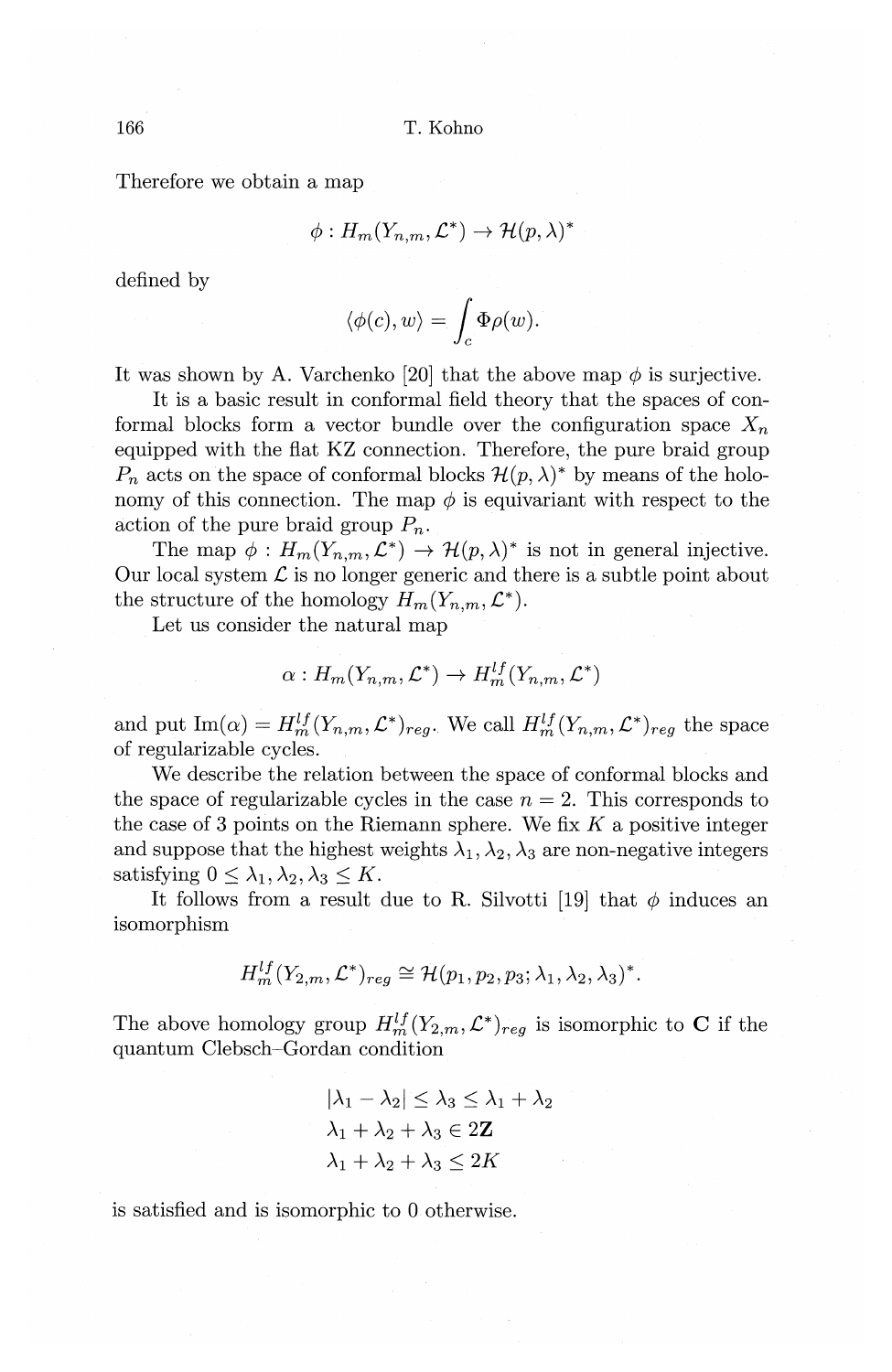## **§4. Iterated integrals of logarithmic forms**

In this section we give a description of the holonomy representation of the fundamental group of the complement  $M(A)$  of a hyperplane arrangement. We refer the reader to [13] for a more detailed account of this subject.

First, we briefly recall basic definitions for iterated integrals. Let *M*  be a smooth manifold and  $\omega_1, \dots, \omega_k$  be differential forms on M. We fix a base point  $x_0 \in M$  and we denote by  $\Omega M$  the loop space of M based at  $x_0$ . Namely,  $\Omega M$  is the space of piecewise smooth maps  $\gamma : I \to M$  such that  $\gamma(0) = \gamma(1) = x_0$ . Let  $\Delta_k$  denote the Euclidean simplex defined by

$$
\Delta_k = \{ (t_1, \cdots, t_k) \in \mathbf{R}^k ; 0 \le t_1 \le \cdots \le t_k \le 1 \}.
$$

There is an evaluation map

$$
\varphi : \Delta_k \times \Omega M \to \underbrace{M \times \cdots \times M}_{k}
$$

defined by  $\varphi(t_1, \dots, t_k; \gamma) = (\gamma(t_1), \dots, \gamma(t_k))$ . Let  $\pi_i : \underbrace{M \times \dots \times M}_{k} \to$ 

 $M$  be the projection on the *i*-th factor and put

$$
\omega_1 \times \cdots \times \omega_k = \pi_1^* \omega_1 \wedge \cdots \wedge \pi_k^* \omega_k.
$$

We define the iterated integral  $\int \omega_1 \cdots \omega_k$  by the expression

$$
\int_{\Delta_k} \varphi^*(\omega_1 \times \cdots \times \omega_k)
$$

which is the integration along the fiber with respect to the projection  $p: \Delta_k \times \Omega M \to \Omega M$ .

The iterated integral  $\int \omega_1 \cdots \omega_k$  is considered to be a differential form on the loop space  $\Omega M$  with degree  $p_1 + \cdots + p_k - k$ , where  $p_j$  is the degree of the differential form  $\omega_i$ .

As a differential form on the loop space  $d \int \omega_1 \cdots \omega_k$  is expressed as

$$
\sum_{j=1}^k (-1)^{\nu_{j-1}+1} \int \omega_1 \cdots \omega_{j-1} d\omega_j \omega_{j+1} \cdots \omega_k
$$
  
+
$$
\sum_{j=1}^{k-1} (-1)^{\nu_j+1} \int \omega_1 \cdots \omega_{j-1} (\omega_j \wedge \omega_{j+1}) \omega_{j+2} \cdots \omega_k
$$

where  $\nu_j = p_1 + \cdots + p_j - j$ .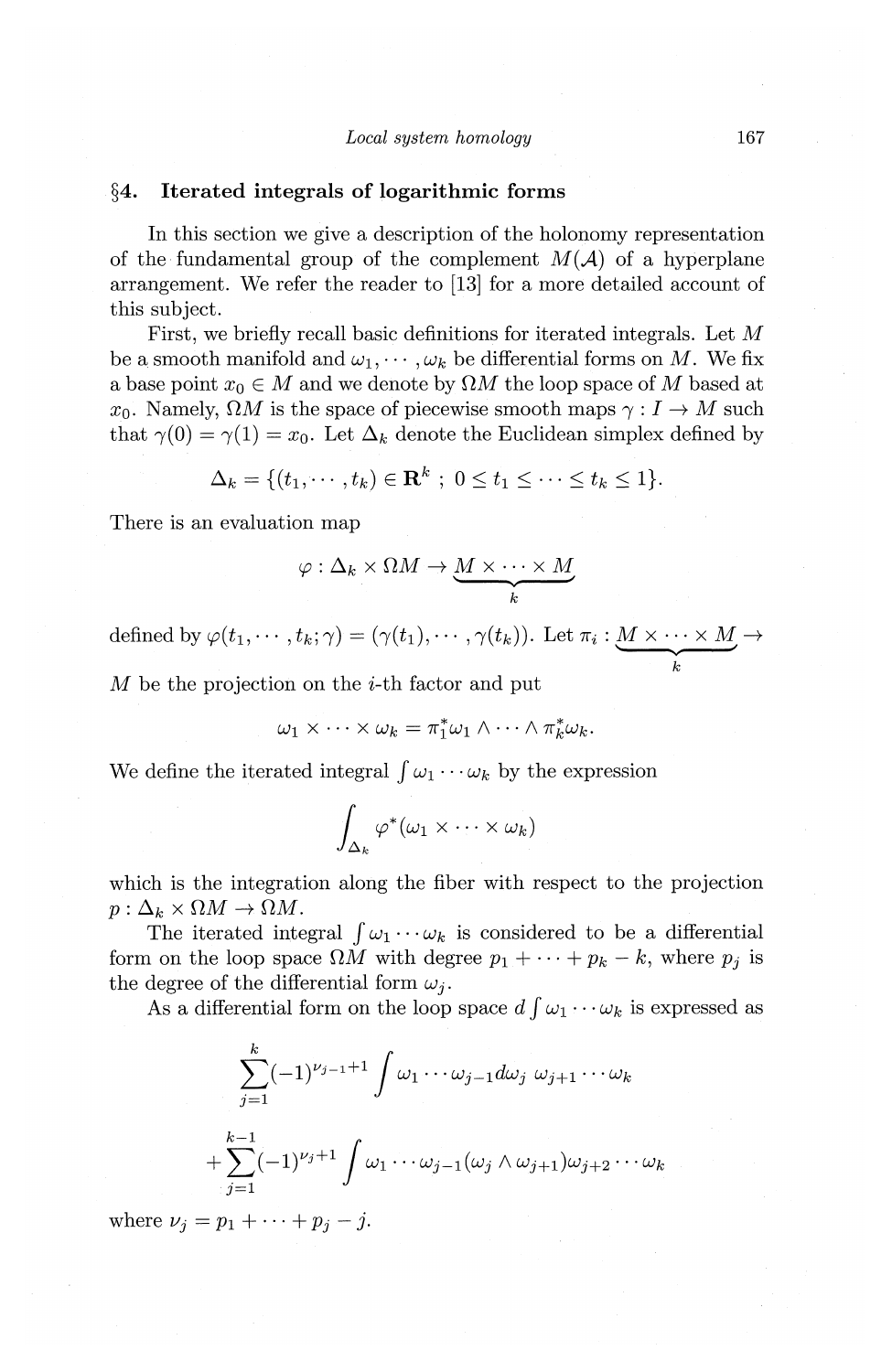Let  $\mathcal{A} = \{H_1, \dots, H_\ell\}$  be a hyperplane arrangement in  $\mathbb{C}^n$  and we consider the complement

$$
M(\mathcal{A})=\mathbf{C}^n\setminus \bigcup_{H\in\mathcal{A}}H.
$$

Let  $f_i$  be a linear form defining  $H_i$  and we set

$$
\omega_j = d \log f_j, \quad 1 \le j \le \ell.
$$

We denote by  $A = \bigoplus_{q>0} A^q$  the Orlik-Solomon algebra of the hyperplane arrangement  $\mathcal{A}$ , which is isomorphic to the algebra over  $C$  generated by 1 and the logarithmic forms  $\omega_j$ ,  $1 \leq j \leq \ell$ . It is known from work of E. Brieskorn [4] that there is an isomorphism

$$
A \cong H^*(M(\mathcal{A}); \mathbf{C}).
$$

For more details about the Orlik-Solomon algebra we refer the reader to Orlik-Terao [15].

We define the reduced complex  $\overline{A}$  by shifting the degrees by one as

$$
\overline{A}^q = \begin{cases} 0, & q < 0 \\ A^{q+1}, & q \ge 0. \end{cases}
$$

The reduced bar complex  $\overline{B}^*(A)$  is the tensor algebra

$$
\overline{B}^*(A) = \bigoplus_{k \ge 0} \left( \bigotimes^k \overline{A} \right)
$$

generated by  $\overline{A}$ . Then  $\overline{B}^*(A)$  has a natural structure of a graded algebra and we introduce the coboundary operator by

$$
d(\varphi_1 \otimes \cdots \otimes \varphi_k)
$$
  
= 
$$
\sum_{j=1}^{k-1} (-1)^{\nu_j+1} \varphi_1 \otimes \cdots \otimes (\varphi_j \wedge \varphi_{j+1}) \otimes \cdots \otimes \varphi_k
$$

where  $\varphi_j \in \overline{A}^{q_j}$  and we wet  $\nu_j = q_1 + \cdots + q_j$ . We define the iterated integral map  $\mathcal I$  from the reduced bar complex to the space of differential forms on the loop space by

$$
\mathcal{I}(\varphi_1\otimes\cdots\otimes\varphi_k)=\int\varphi_1\cdots\varphi_k.
$$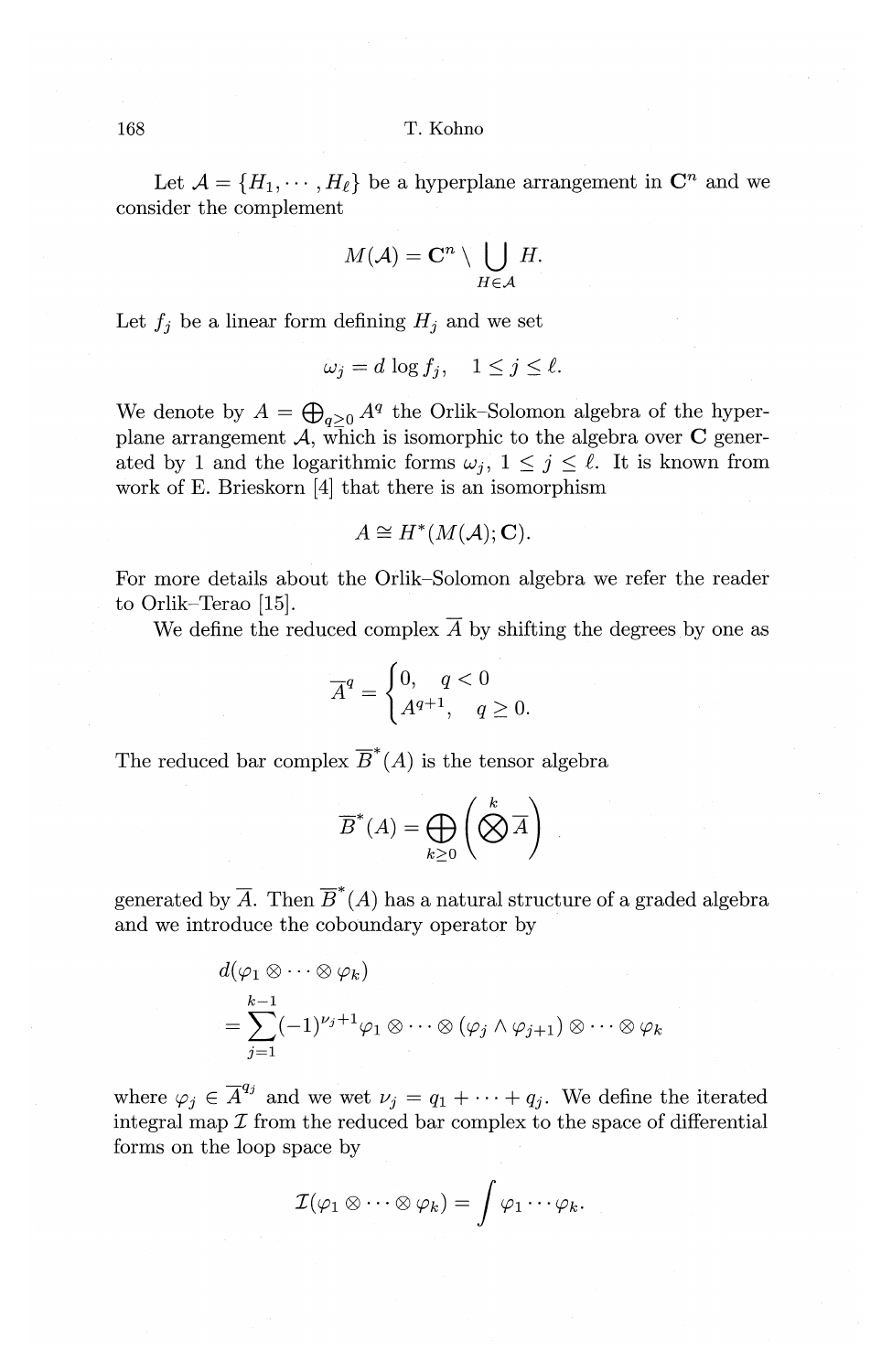We define the filtration on the reduced bar complex by

$$
\mathcal{F}^{-k}(\overline{B}^*(A)) = \bigoplus_{\ell \leq k} (\bigotimes^{\ell} \overline{A}).
$$

Let  $J$  be the augmentation ideal of the group algebra of the fundamental group of  $M = M(\mathcal{A})$ . There is a pairing map

$$
H^0(\overline{B}^*(A)) \times \mathbf{Z} \pi_1(M, \mathbf{x}_0) \longrightarrow \mathbf{C}
$$

given by iterated integrals of logarithmic 1-forms. There is an induced filtration  $\mathcal{F}^{-k}$  on  $H^0(\overline{B}^*(A))$ . By the basic theorem on de Rham fundamental groupd due to K. T. Chen [5] and the fact that the inclusion map from the Orlik-Solomon algebra to the de Rham complex of M induces an isomorphism on cohomology we obtain the following theorem.

**Theorem 4.1.** [13] *For the reduced bar complex of the Orlik-Solomon algebra the iterated integral map gives an isomorphism* 

$$
\mathcal{F}^{-k}H^0(\overline{B}^*(A)) \cong \text{Hom}(\mathbf{Z}\pi_1(M,\mathbf{x}_0)/J^{k+1},\mathbf{C}).
$$

Let  $\mathcal{L}(X_1, \dots, X_\ell)$  be the free Lie algebra whose generators are in one to one correspondence with the hyperplanes in *A.* We define the holonomy Lie algebra by

$$
\mathfrak{h}(M) = \mathcal{L}(X_1, \cdots, X_\ell)/\mathfrak{a}
$$

where **a** is the ideal generate by

$$
[X_{j_p}, X_{j_1} + \cdots + X_{j_k}], \quad 1 \le p < k
$$

for the maximal family of hyperplanes  $\{H_{j_1}, \cdots, H_{j_k}\}$  such that

$$
\mathrm{codim}_{\mathbf{C}}(H_{j_1} \cap \cdots \cap H_{j_k}) = 2.
$$

We put

$$
\omega = \sum_{j=1}^m \omega_j X_j.
$$

Then we have the universal holonomy map

$$
\Theta_0: \pi_1(M, \mathbf{x}_0) \longrightarrow \mathbf{C} \langle \langle X_1, \cdots, X_m \rangle \rangle / \mathfrak{a}
$$

defined by

$$
\Theta_0(\gamma) = 1 + \sum_{k=1}^{\infty} \int_{\gamma} \underbrace{\omega \cdots \omega}_{k}.
$$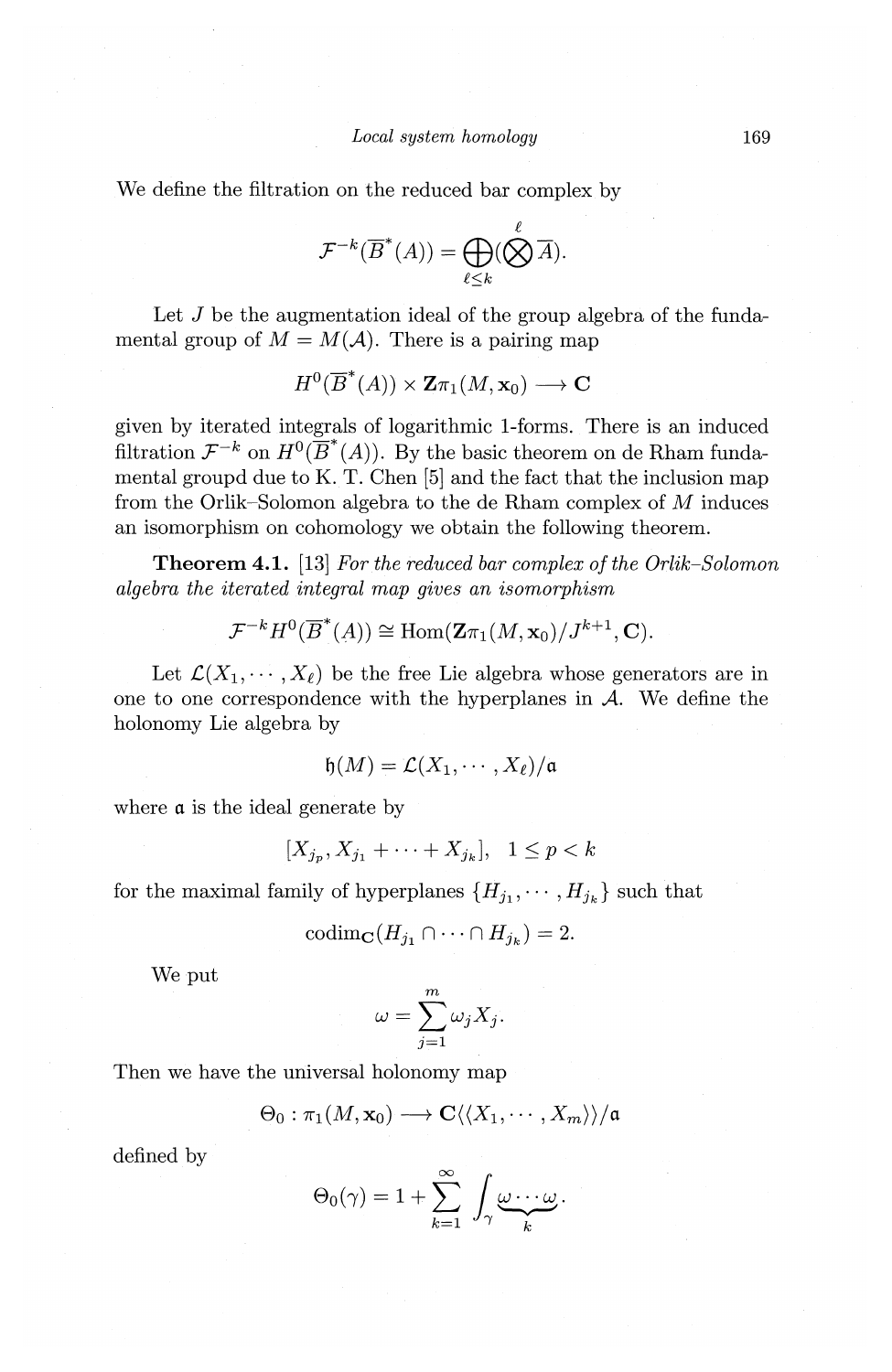This induces an isomorphism

$$
\mathbf{C}\widehat{\pi}_1(M, \mathbf{x}_0) \cong \mathbf{C}\langle\langle X_1, \cdots, X_m \rangle\rangle/\mathfrak{a}.
$$

By taking the primitive part, we have an isomorphism between the nilpotent completion of the fundamental group and the completed holonomy Lie algebra over C.

Let

$$
\pi_1(M) = \Gamma_1 \supset \Gamma_2 \supset \cdots \supset \Gamma_k \supset \cdots
$$

be the lower central series defined by

$$
\Gamma_{k+1} = [\Gamma_1, \Gamma_k], \quad k \ge 1.
$$

Then there is an isomorphism of graded Lie algebras

$$
\bigoplus_{k\geq 1} [\Gamma_k/\Gamma_{k+1}]\otimes \mathbf{C}\cong \mathfrak{h}(M).
$$

Because of the integrability of the connection

$$
\omega = \sum_{j=1}^m \omega_j X_j
$$

we have the following linear representations of the fundamental group.

**Proposition** 4.1. *For any representation of the holonomy Lie al* $gebra r: \mathfrak{h}(M) \to \text{End}(V)$  *there is a linear representation of the fundamental group* 

$$
\pi_1(M, \mathbf{x}_0) \longrightarrow \operatorname{GL}(V)
$$

*obtained by substituting the representation r to the universal holonomy homomorphism.* 

We denote by  $C^{\infty}(\widetilde{M})$  the space of smooth functions on the universal covering of  $M$ . We have a map

$$
\mathcal{F}^{-k}H^0(\overline{B}^*(A)) \longrightarrow C^{\infty}(\widetilde{M}).
$$

by the iterated integral for paths wth fixed starting point and we denote its image by  $F_k(M)$ . There is an increasing filtration of functions

$$
\mathbf{C} = F_0(M) \subset F_1(M) \subset \cdots \subset F_k(M) \subset \cdots
$$

called hyperlogarithms and we have

$$
dF_{k+1}(M) \subset F_k(M) \otimes A^1, \quad k=0,1,2,\cdots.
$$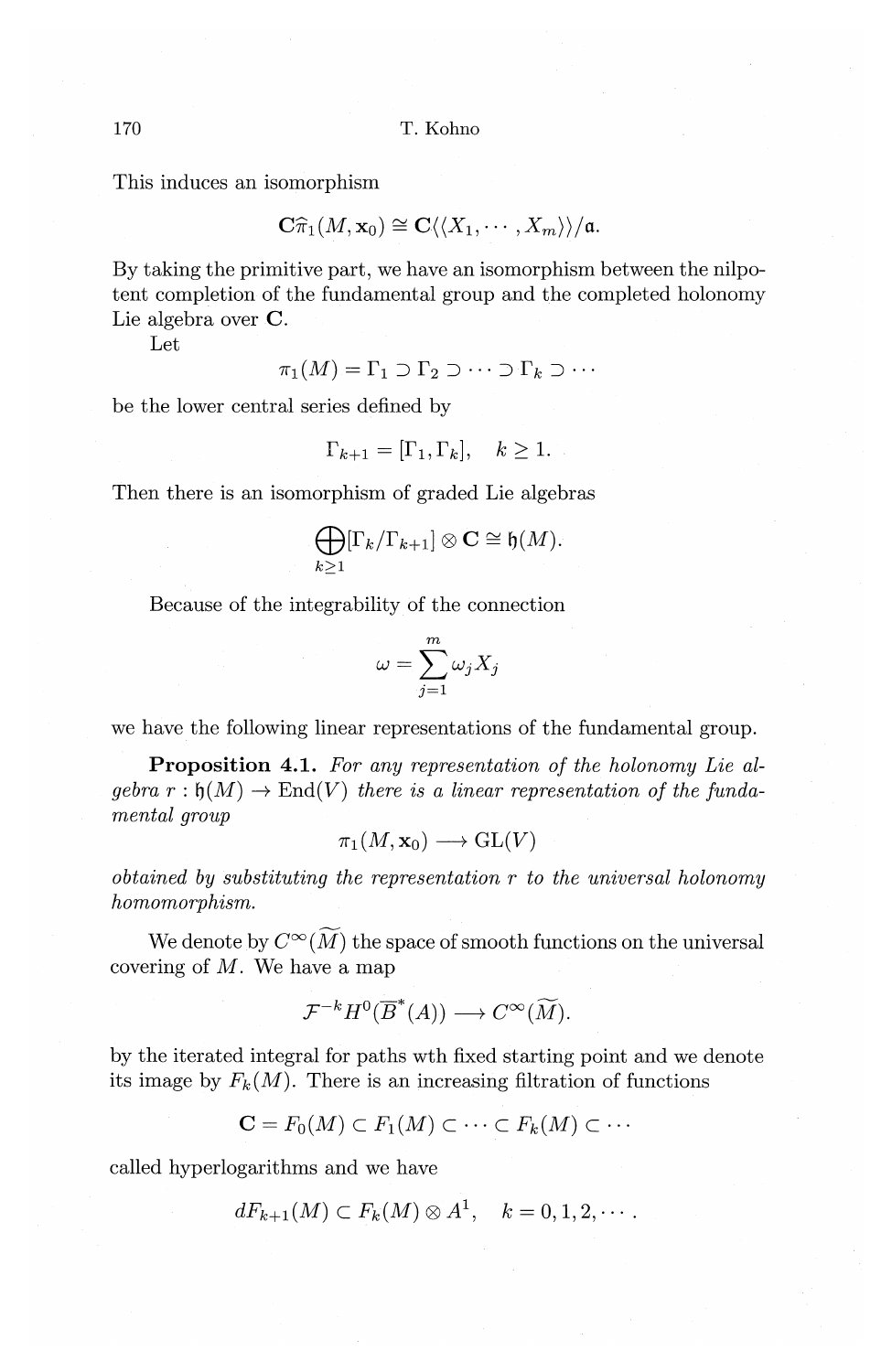We set  $H_+(M) = \bigoplus_{n>0} H_p(M; \mathbb{C})$  and equip the tensor algebra  $TH_{+}(M)$  with a structure of a graded algebra such that each non-zero element of  $H_p(M; \mathbf{C})$  has degree  $p-1$ . Let  $\{\varphi_j\}$  be a basis of the Orlik-Solomon algebra and  $\{Z_i\}$  be its dual basis. We introduce a differential  $\delta: TH_+(M)_p \longrightarrow TH_+(M)_{p-1}$  as the dual of the cup product homomorphism. More explicitly, we define the differential  $\delta$  by

$$
\delta Z_k = -\sum_k (-1)^{p_i} c_{ij}^k [Z_i, Z_j]
$$

when we have the eqality

$$
\varphi_i \wedge \varphi_j = \sum_k c_{ij}^k \varphi_k
$$

holds in the Orlik-Solomon algebra. The reduced bar complex  $\overline{B}^*(A)$  is considered to be the dual complex of  $TH_{+}(M)$  with the differential  $\delta$ .

**Theorem 4.2.** [13] Let  $\mathcal{A} = \{H_1, \dots, H_\ell\}$  be a hyperplane arrange*ment. Then linear combinations of iterated integrals of the logarithmic forms*  $\omega_i$ ,  $1 \leq j \leq \ell$ , *on the complement of the hyperplane arrangement* 

$$
\sum_{j_1\cdots j_k} a_{j_1\cdots j_k} \int_{\gamma} \omega_{j_1} \cdots \omega_{j_k}, \quad a_{j_1\cdots j_k} \in \mathbf{C}
$$

*depends only on the homotopy class of a loop*  $\gamma$  *if and only if the corre* $spondence X_{j_1} \cdots X_{j_k} \mapsto a_{j_1 \cdots j_k}$  defines a linear map  $U\mathfrak{h}(M) \otimes \mathbf{C} \longrightarrow \mathbf{C}$ .

*Proof.* We consider the above iterated integral as a function on the loop space  $\Omega M$ . It will be enough to show that the condition

$$
\sum_{j_1\cdots j_k} a_{j_1\cdots j_k} \ d \int_{\gamma} \omega_{j_1} \cdots \omega_{j_k} = 0
$$

holds if and only if the correspondence  $X_{j_1} \cdots X_{j_k} \mapsto a_{j_1 \cdots j_k}$  defines a linear map  $U\mathfrak{h}(M)\otimes\mathbf{C}\longrightarrow\mathbf{C}$ . The above condition is equivalent to the equality

$$
\sum_{j_1\cdots j_k} a_{j_1\cdots j_k} d(\omega_{j_1}\otimes \cdots \otimes \omega_{j_k})=0
$$

in the reduced bar complex  $\overline{B}^*(A)$ . By means of the duality between  $\overline{B}^*(A)$  and  $TH_+(M)$  this equality is equivalent to the condition

$$
\sum_{j_1\cdots j_k}\langle a_{j_1\cdots j_k}\omega_{j_1}\otimes\cdots\otimes\omega_{j_k},\partial Z\rangle=0
$$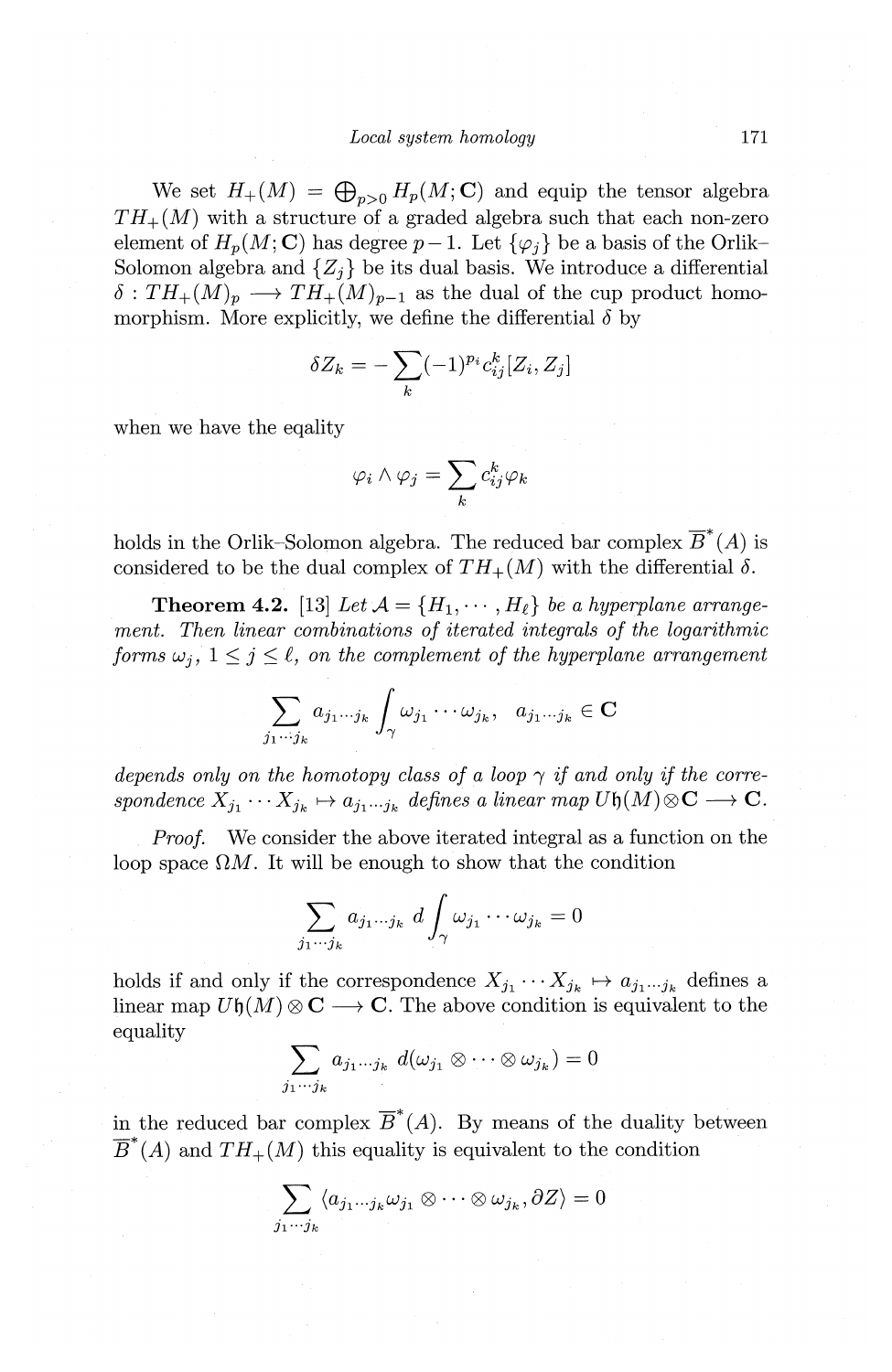for any  $Z \in TH_+(M)_1$ . By writing down explicitly the above condition we obtain the desired statement.  $Q.E.D.$ 

Finally, we describe a correspondence between unipotent representations of the fundamental group of the complement of a hyperplane arrangement and nilpotent connections. The following fact was first obtained by K. Aomoto  $[1]$  (see also the work due to R. Hain  $[9]$ ).

**Theorem 4.3.** *Let* 

$$
\rho: \pi_1(M,\mathbf{x}_0) \longrightarrow \operatorname{GL}(V)
$$

*be a unipotent representation of the fundamental group of the complement of a hyperplane arrangement. Then there exists an integrable connection* 

$$
\omega = \sum_{j=1}^{\ell} A_j \omega_j, \quad A_j \in \text{End}(V)
$$

such that each  $A_i$  *is nilpotent and the monodromy representation of*  $\omega$ *coincides with p.* 

*Proof.* For a unipotent representation  $\rho : \pi_1(M, \mathbf{x}_0) \longrightarrow GL(V)$ there exists a sufficiently large integer  $k$  such that  $\rho$  induces a homomorphism

$$
\widetilde{\rho}: \mathbf{C}\pi_1(M, \mathbf{x}_0)/J^{k+1} \longrightarrow \mathrm{End}(V).
$$

On the other hand the universal holonomy homomorphism of the connection  $\sum_{i=1}^{\ell} \omega_j X_j$  induces an isomorphism

$$
\theta: \mathbf{C}\pi_1(M, \mathbf{x}_0)/J^{k+1} \cong \mathbf{C}\langle\langle X_1, \cdots, X_\ell\rangle\rangle/(\mathfrak{a} + \widetilde{J}^{k+1})
$$

where  $\tilde{J}$  denotes the completed augmentation ideal. We define a homomorphism

$$
\alpha: \mathbf{C}\langle\langle X_1,\cdots,X_\ell\rangle\rangle/(\mathfrak{a}+\widehat{J}^{k+1})\longrightarrow \mathrm{End}(V)
$$

by  $\alpha = \widetilde{\rho} \circ \theta^{-1}$  and put  $A_j = \alpha(X_j)$ ,  $1 \leq j \leq \ell$ . Here  $A_j^{k+1} = 0$  holds and  $A_j$  is a nilpotent endomorphism. Since  $\tilde{\rho} = \alpha \circ \theta$  the representation  $\rho$  is obtained from the universal holonomy homomorphism by the substitution  $X_j = A_j$ . Q.E.D.

## **References**

[ 1] K. Aomoto, Fonctions hyperlogarithmiques et groupes de monodromie unipotents, J. Fac. Sci. Univ. Tokyo, **25** (1978), 149-156.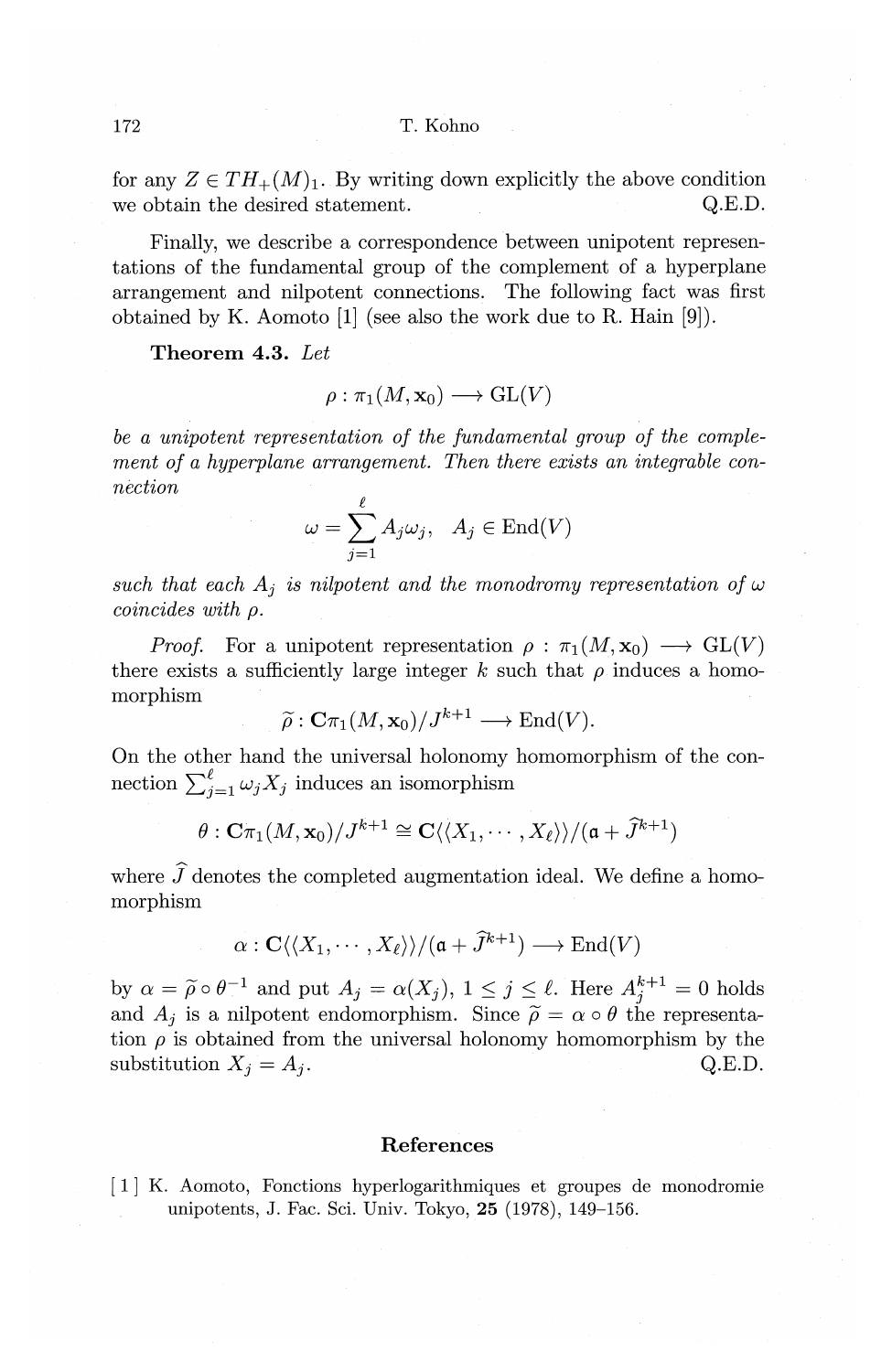- [ 2] S. Bigelow, The Lawrence-Krammer representation, In: Topology and Geometry of Manifolds, Athens, GA, 2001, Proc. Sympos. Pure Math., **71,**  Amer. Math. Soc., Providence, Rl, 2003, pp. 51-68.
- [3] J. Birman, Braids, Links, and Mapping Class Groups, Ann. of Math. Stud., **82,** Princeton Univ. Press, 1974.
- [4] E. Brieskorn, Sur les groupes de tresses [d'après V. I. Arnol'd], In: Séminaire Bourbaki 1971/72 Expose 401, Lecture Notes in Math., **317,** Springer-Verlag, 1973, pp. 21-44.
- [5] K. -T. Chen, Iterated path integrals, Bull. of Amer. Math. Soc., 83 (1977), 831-879.
- [ 6] Z. Chen, Stratifications of complementary spaces of hyperplane arrangements and homology groups with local coefficients, Thesis, the University of Tokyo, 2005.
- [ 7] E. Date, M Jimbo, A. Matsuo and T. Miwa, Hypergeometric type integrals and the *sl(2,* C) Knizhnik-Zamolodchikov equations, Intern. J. Modern Phys., **B4** (1990), 1049-1057.
- ( 8] B. Feigin, V. Schechtman and A. Varchenko, On algebraic equations satisfied by hyergeometric correlators in WZW models. I, Comm. Math. Phys., **163** (1994), 173-184.
- ( 9] R. M. Hain, On a generalization of Hilbert's 21st problem, Ann. Sci. Ecole Norm. Sup., **19** (1986), 609-627.
- (10] V. G. Knizhnik and A. B. Zamolodchikov, Current algebra and Wess-Zumino models in two dimensions, Nuclear Phys. B, **247** (1984), 83-103.
- (11] T. Kohno, Homology of a local system on the complement of hyperplanes, Proc. Japan Acad. Ser. A, **62** (1986), 144-147.
- (12] T. Kohno, Bar complex of the Orlik-Solomon algebra, Topology Appl., **118**  (2002), 147-157.
- (13] T. Kohno, Conformal Field Theory and Topology, Transl. Math. Monogr., **210,** Amer. Math. Soc., 2002.
- (14] M. Kontsevich, Vassiliev's knot invariants, Adv. Soviet Math., **16** (1993),  $137 - 150$ .
- (15] P. Orlik and H. Terao, Arrangements of Hyperplanes, Springer-Verlag, 1992.
- (16] P. Orlik and H. Terao, Arrangements and Hypergeometric Integrals, MSJ Memoirs, **9,** Math. Soc. Japan, 2001; 2nd ed., 2007.
- [17] M. Salvetti, Topology of the complement of real hyperplanes in  $C^N$ . Invent. Math., 88 (1987), 603-618.
- (18] V. Schechtman and A. Varchenko, Hypergeometric solutions of the Knizhnik-Zamolodchikov equation, Lett. in Math. Phys., **20** (1990), 93~ 102.
- (19] R. Silvotti, Local systems on the complement of hyperplanes and fusion rules in conformal field theory, Internat. Math. Res. Notices, **1994,** no. 3, 111 ff., approx. 17 pp. (electronic).
- (20] A. Varchenko, Multidimensional Hypergeometric Functions and Representation Theory of Lie Algebras and Quantum Groups, Adv. Ser. Math. Phys., **21,** World Scientific, 1995.